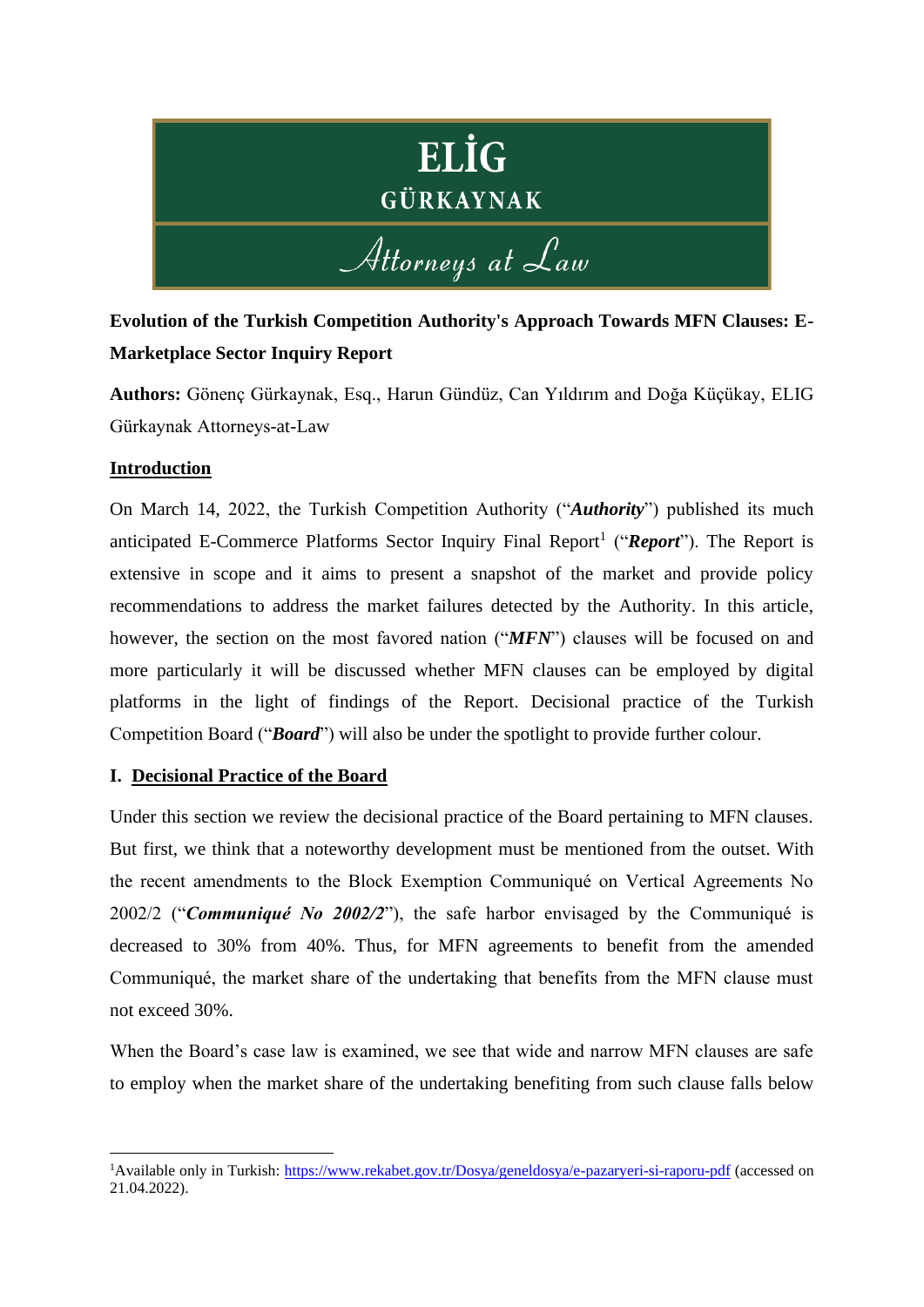30% (then 40%). For example in the Board's *Kitap Yurdu*<sup>2</sup> and *Pankobirlik<sup>3</sup>* decisions, the Board granted the safe harbor of the Communiqué without making a distinction between wide and narrow MFN clauses.

The Board found in its *Kitap Yurdu* decision that Kitap Yurdu was demanding to be provided with the same or better discounts from which its competitors benefitted, and stated that Kitap Yurdu's market shares were within the safe harbor provided by the Communiqué No 2002/2 and concluded its analysis there. Similiarly, in *Pankobirlik*, the supply contracts of Pankobirlik stipulated that the suppliers cannot offer a lower price than the price offered to Pankobirlik. The Board granted the safe harbor of the Communiqué due to Pankobirlik's market shares falling under the 40% threshold, subject to removal of the provisions which stipulated that the price lists applied to distributors and dealers shall be sent to Pankobirlik.

The Board's *Hepsiburada*<sup>4</sup> decision is another important decision but the assessment of the Board is interesting to say to least. The Board started its assessment by first considering whether Hepsiburada is dominant. Upon its assessment, the Board stated that Hepsiburada is not dominant, even under the most narrow market definition<sup>5</sup>. The Board then proceeded to analyze Hepsiburada's agreements and stated that the agreement envisaged a wide MFN clause<sup>6</sup>. The Board stated that this clause was not enforced in light of the answers submitted by several undertakings and that the clause did not create any effect<sup>7</sup>. However, the Board then stated that since the MFN clause may foreclose the market to other online platforms that operate with lower commission, it may create barriers to entry to market and price stringency, thus the clause created effects that are restrictive of competition<sup>8</sup>. Therefore, interestingly, the Board considered the wide MFN clause restrictive of competition after accepting that it did not create any effects. More interestingly, a few paragraphs before, the Board also stated that MFN clauses are not "*per se*" violations<sup>9</sup>. Consequently, the Board concluded its assessment by stating that the MFN clause benefitted from the Communiqué No 2002/2.

The Board's *Yemeksepeti*<sup>10</sup> decision is another noteworthy decision, in which the Board fined the dominant Turkish online food delivery platform for its use of wide MFN clauses but did

<sup>2</sup> *Kitap Yurdu* (05.11.2020,20-48/658-289).

<sup>3</sup> *Pankobirlik* (28.07.2020, 20-36/489-215).

<sup>4</sup> *Hepsiburada* decision (15.04.2021,21-22/266-116).

<sup>5</sup> Ibid para 26-31.

<sup>6</sup> Ibid para 55.

 $7$  Ibid para 59-61.

<sup>8</sup> Ibid para 62.

<sup>9</sup> Ibid para 57. See also to that effect *Booking* decision (05.01.2017, 17-01/12-4).

<sup>10</sup> *Yemeksepeti* decision (09.06.2016, 16-20/347-156).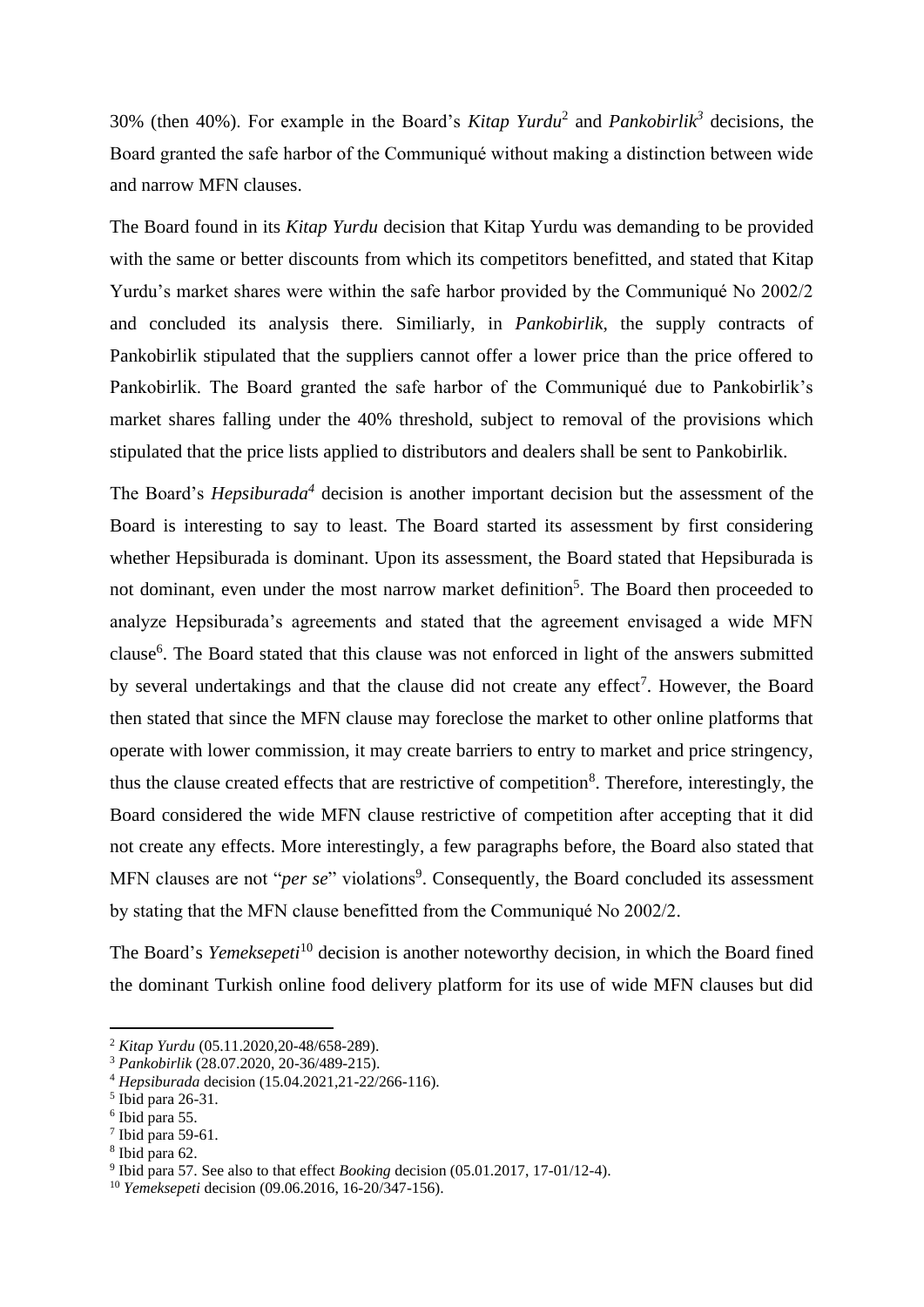not consider narrow MFN clause as a violation. The Board determined that wide MFN clauses resulted in termination of promotions provided on competing platforms<sup>11</sup>. The Board then stated that when a significant portion of the sellers/providers' sales are subject to MFN clauses, potential sellers lose the motivation to decrease their prices. This in turn, hinders new entries, innovative products and business methods<sup>12</sup>. Consequently, the Board has stated that since no platform is able to differentiate its products/services and the determination that a significant portion of these platforms either exit the market or exist as marginal players, means that MFN clause created exclusionary effects in the market<sup>13</sup>.

A similar analysis is made in the Board's *Booking.com<sup>14</sup>* decision, in light of the dynamics of the digital markets. According to Booking.com's agreements at the time, accommodation facilities were unable to offer better prices for hotel rooms on the internet than on Booking.com. The Board stated that the wide MFN condition lessened competition in terms of commission because competing platforms were unable to get better prices from the accommodation facilities in exchange for better commissions<sup>15</sup>. The Board also stated that the relevant clause hindered competing platforms entry to the market. In a market where indirect network externalities also exit, accommodation facilities were unable to offer better prices in exchange of lower commissions. This in turn hinders the ability of new platforms to offer competitive offerings and reach the necessary scale<sup>16</sup>. In other words, the Board stated that wide MFN clauses hindered the ability of new platforms to differentiate themselves and ignite their platform. On this basis, the Board rendered a violation decision.

The Board also analyzed the narrow MFN clause in its *Booking.com* decision and stated that, within the framework of commitments offered, amended contracts benefitted from an individual exemption for 5 years<sup>17</sup>. The Board's reasoning in restricting the individual exemption with 5 years was that the sales made through the accommodation facilities own website may be more important in the future $18$ .

Lastly, in its *Yemeksepeti Commitment*<sup>19</sup> decision the Board stated that chain restaurants, individual restaurants and restaurants with branches have the motivation to offer better prices

 $11$  Ibid para 40.

 $12$  Ibid para 139.

 $13$  Ibid para 161.

<sup>14</sup> *Booking.com* decision (05.01.2017, 17-01/12-4).

<sup>15</sup> Ibid para 281-283.

<sup>16</sup> Ibid para 284.

<sup>17</sup> Ibid para 346.

<sup>18</sup> Ibid para 330.

<sup>19</sup> *Yemeksepeti Commitment* Decision (28.01.2021, 21-05/64-28).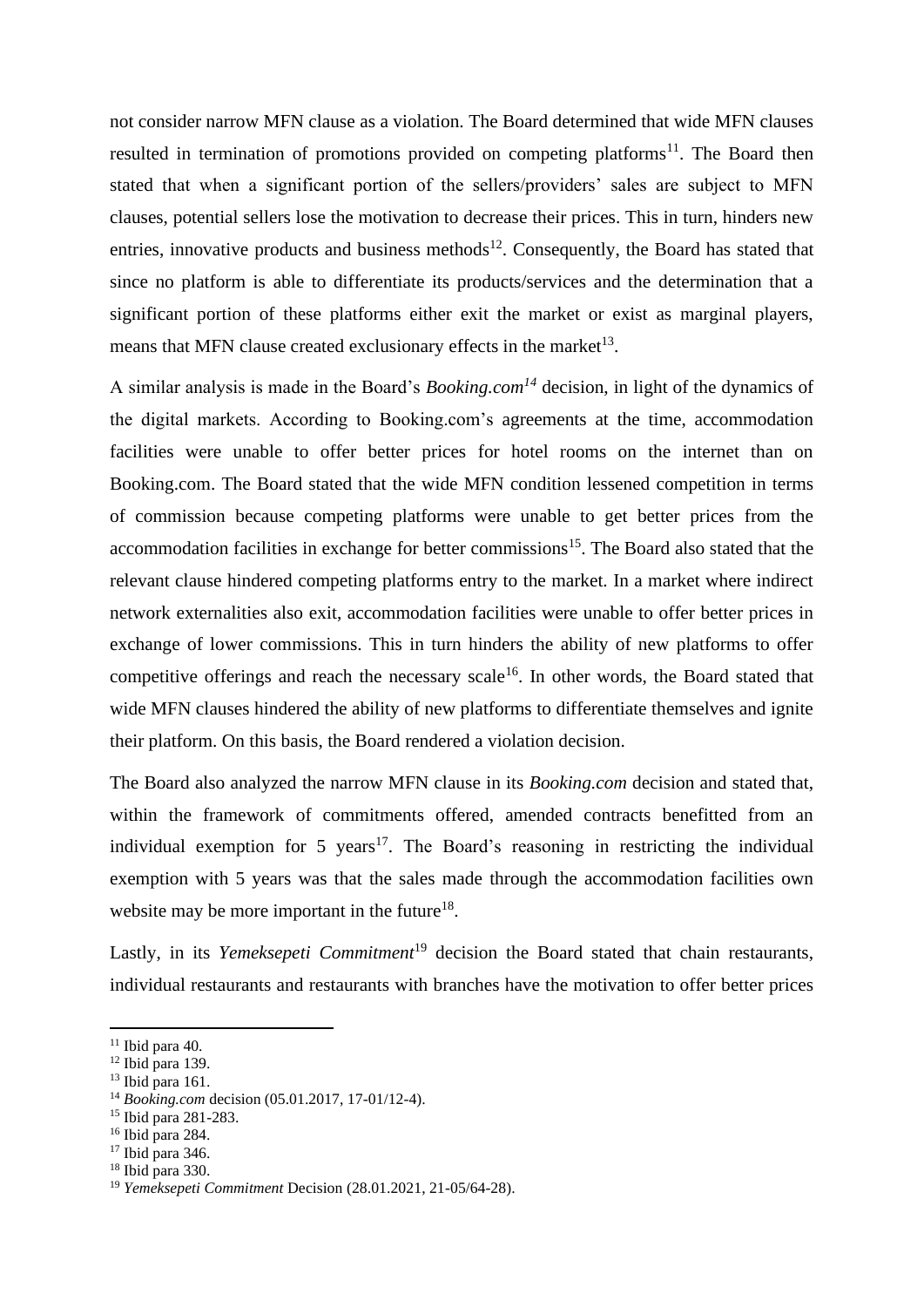at their own websites. Furthermore, it is stated that Yemeksepeti asked for broachers and equated the conditions offered on Yemeksepeti with conditions on broachers. As a result of the fact that the broachers offered by some restaurants and the in-restaurant menus are the same, the narrow MFN clause also effected prices at the restaurant<sup>20</sup>. In continuation, the Board stated that restaurants were in an effort to develop their own channels in order to avoid Yemeksepeti's high commissions. As a result of the narrow MFN condition, this effort may go to waste<sup>21</sup>. The Board also stated that Yemeksepeti being a "gate-keeper" due to the number of restaurants on its platform and user network and the facts that there is no effective competitor of Yemeksepeti and majority of the deliveries are made on Yemeksepeti, made platforms dependent to Yemeksepeti<sup>22</sup>. Lastly the Board stated that narrow MFN clause may hinder the entrance of competitors because, new competitors may not have market power to dictate restaurant to offer the same discount on their platform<sup>23</sup>.

#### **II. Assessments of the Report**

Before delving into the assessments of the Report, we note that even though the term "gatekeeper" is used numerous times, the meaning of this term is quite vague at the time of writing. The definition will carry importance since it will directly impact an undertakings ability to employ MFN clauses (particularly wide MFN clauses) if designated as a "gate-keeper". The decisions of the Board also do not provide a meaningful definition to shed light on the term. Indeed, the Board used the term "gate-keeper" in a recent decision, albeit without a concrete definition and merely stated that Yemeksepeti is a gate-keeper due to its user network and the number of restaurants on its platform<sup>24</sup>.

The Report states that the Authority is currently working on a legislation pertaining digital markets and "gate-keepers" are considered to be defined as undertakings with "significant market power". However, the term "with significant market power" is also vague and it does not allow us to discern exactly which undertakings will be considered to have "significant market power". As far as we are concerned there is no degree of dominance under the Law No 4054 on the Protection of Competition ("*Law No 4054*"). In other words, there is no meaningful distinction between an undertaking which is dominant with 60% market share or 90% market share.

 $20$  Ibid paras 7-8.

 $21$  Ibid para 9.

 $22$  Ibid para 10

 $23$  Ibid para 11.

 $24$  Ibid, para 10.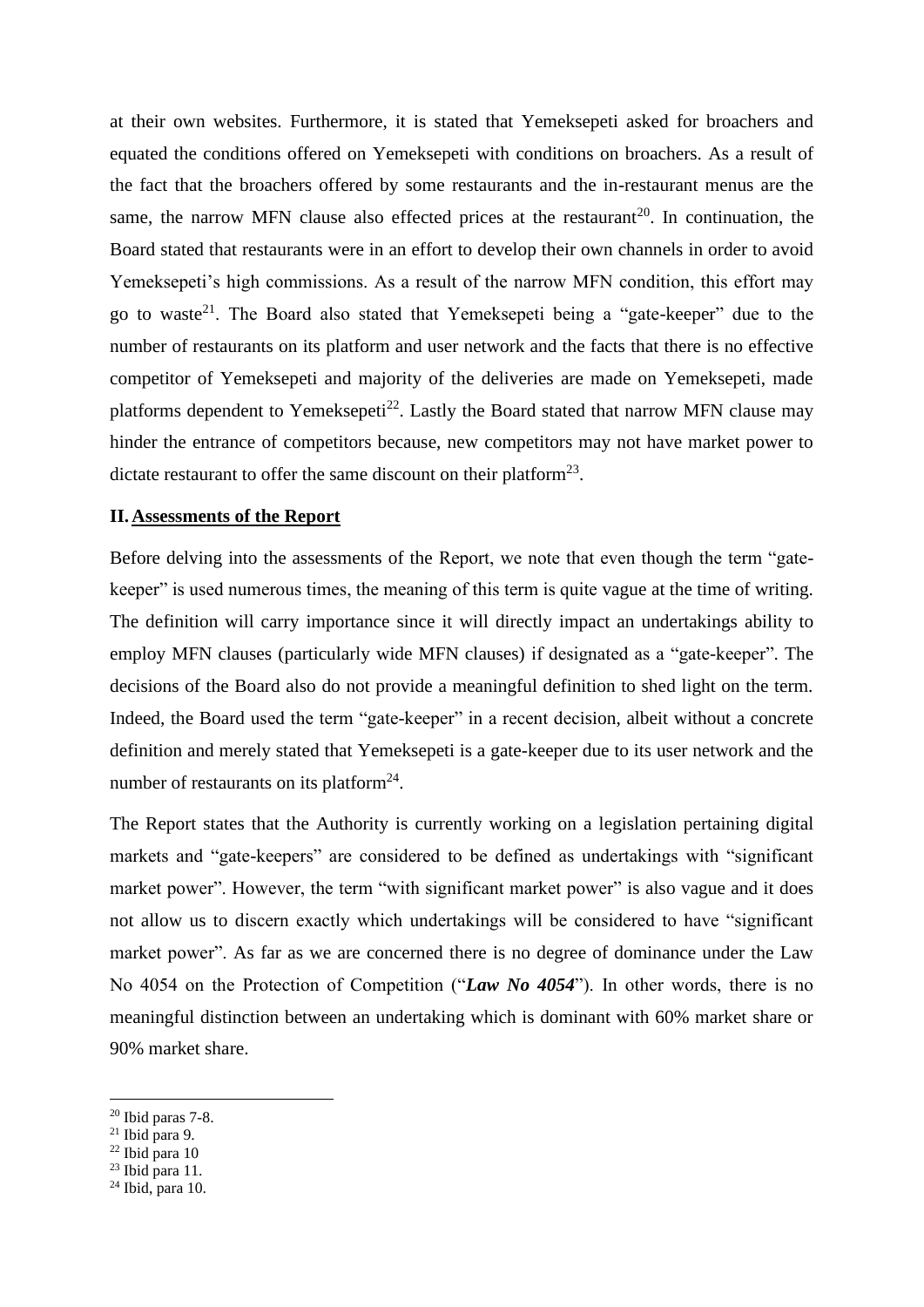#### **a) Reports assessment on wide MFN clauses:**

According to the Report, wide MFN clauses entail three competitive concerns.

## **i) Lessening the competition based on commission in the market and increase of retail prices as a result of the latter:**

The Report states that since the force behind the growth of e-commerce platforms are provided by the user base, it is vital for platforms that want to get a foothold in the market to provide the products and services to consumers under the most favorable conditions<sup>25</sup>. In the absence of MFN clauses, the main determinant of sales prices and conditions at e-commerce platforms in a competitive market are commissions. The lower the commission, the lower the price will be. This fact drives platforms to compete on commission rates $^{26}$ .

In continuation, the Report states that wide MFN clauses eliminates the motive to provide better prices because, when the seller provides a better price to the platform that offers it a lower commission, the seller must also provide the same price to the platform which benefits from the MFN clause. This then creates a significant cost the seller must bear on its own. However, the platform which benefits from the MFN clause will benefit from better prices without incurring any costs<sup>27</sup>. It is further stated that this holds true when the platform increases the commission rates. Since the seller will be bound by the MFN clause, if it increases the prices on the platform, it must also raise its prices on other platforms, effectively rendering it unable to price more favorably on platforms that offers it better conditions<sup>28</sup>.

### **ii) Price stringency and facilitation of anti-competitive coordination**

The Report states that even if a new comer offers very low commissions, even a zero commission, the seller will have a very low motivation to offer low prices for consumers. On this front the Report states that the new platform will have a lower demand and prices offered for this low demand must also be provided to the beneficiary of the MFN clause. In other words, the seller will not have the motivation to provide low prices for the new comer, knowing that it must also provide these benefits to the MFN beneficiary<sup>29</sup>. Furthermore, the Report states that, a platform which knows that its competitors employ MFN clauses, may refrain from providing better conditions because the MFN beneficiary will also benefit from

<sup>&</sup>lt;sup>25</sup> The Report, para 397.

<sup>26</sup> Ibid, para 398.

<sup>27</sup> Ibid para 400.

 $28$  Ibid para 401.

<sup>29</sup> Ibid para 421.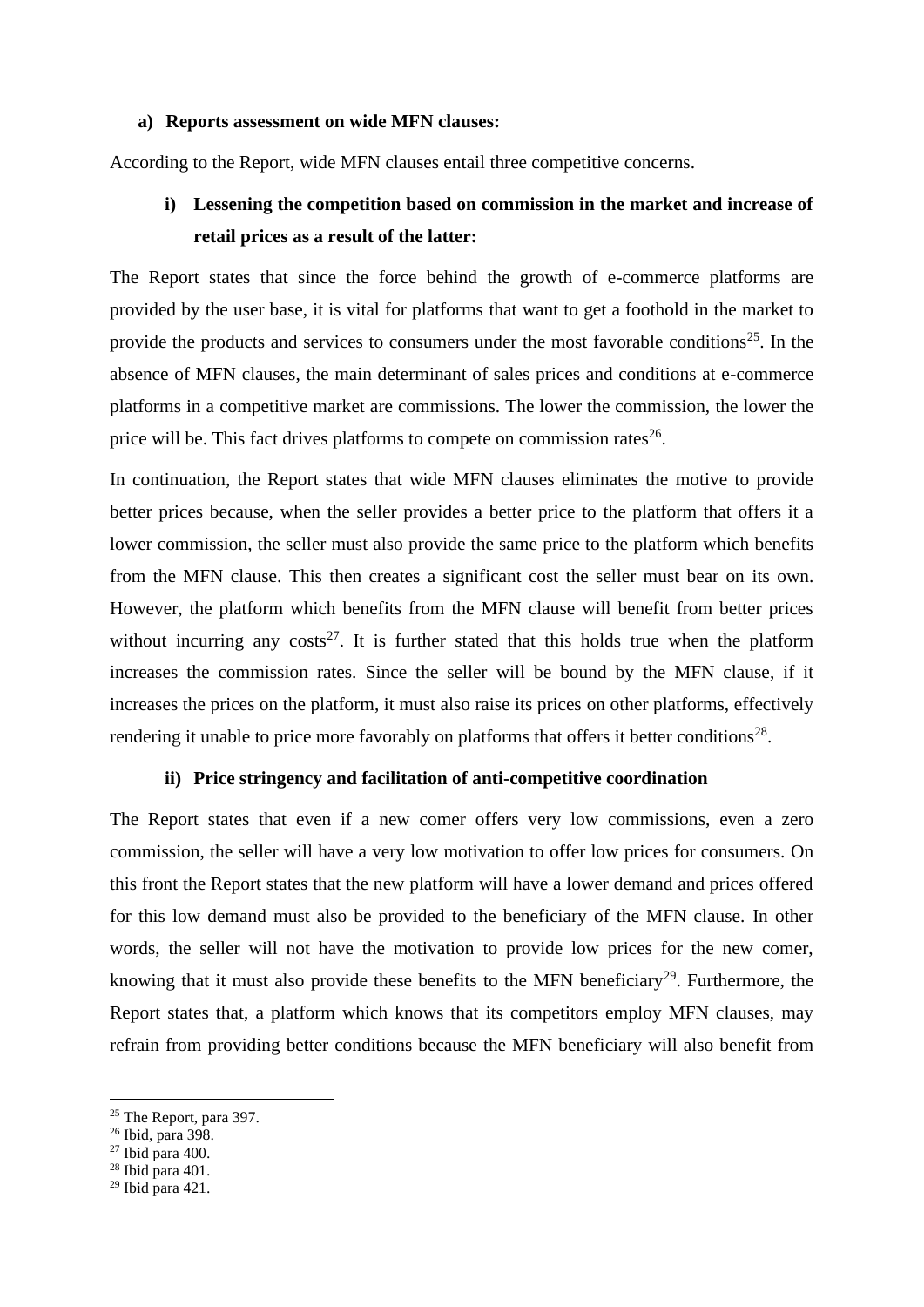these conditions<sup>30</sup>. In this sense, the Report states that wide MFN clauses will eliminate platforms drive to compete with each other and that it may create price stringency.

## **iii) Decrease in market entry, facilitation of exit from the market and/or hindrance of growth in the market**

The Report states that in the absence of MFN clauses, a new competitor which seeks to enter the market can do so by offering better and more attractive offerings than the incumbent undertakings and facilitate its growth. On this front, the Report references its consumer survey and state that "convenient prices" comes at the forefront of the reasons for consumers to shop online<sup>31</sup>. According to the Report, the presence of wide MFN clauses will prohibit the platform with a lower commission to gain market share and on the contrary, will make incumbent platforms more attractive<sup>32</sup>. This in turn may result in tipping<sup>33</sup>.

## **b) Reports assessment on narrow MFN clauses:**

As per the Report, wide MFN and narrow MFN clauses may create the same effects when the marketplace is indispensable for the seller and when the seller's direct sales channel (e.g., its website) is substitutable with the platforms website in the eyes of the consumers. Under this scenario, if a competing platform cannot offer a commission equal or less than the costs incurred via the seller's own website and if sales volume the seller may acquire from this platform is not sufficient enough to leave the "indispensable platform", it would not be logical for the seller to offer lower prices on that competing platform than its own website. When looked from another angle, if the indispensable platform increases commissions, the seller will also increase its sales prices due to increase in costs and will be forced to increase the prices on its direct sales channel. The seller, knowing that consumers are indifferent to its sales channel and the platform will have the motivation to increase its prices on other platforms to preserve its direct sales channels' appeal<sup>34</sup>.

Based on the foregoing, the Report is concerned with narrow MFN clauses when the conditions are met, the platform which benefits from the MFN clause must be indispensable and that consumers must view the direct sales channel of the seller, as a substitute to the platform. On this basis, the Report then proceeds to analyze whether the direct sales channels of the sellers are direct substitutes of platforms. According to the consumer surveys, 76.6% of

<sup>30</sup> Ibid para 422.

 $31$  Ibid para 425.

<sup>32</sup> Ibid para 426.

 $33$  Ibid para 427.

<sup>34</sup> Ibid para 430.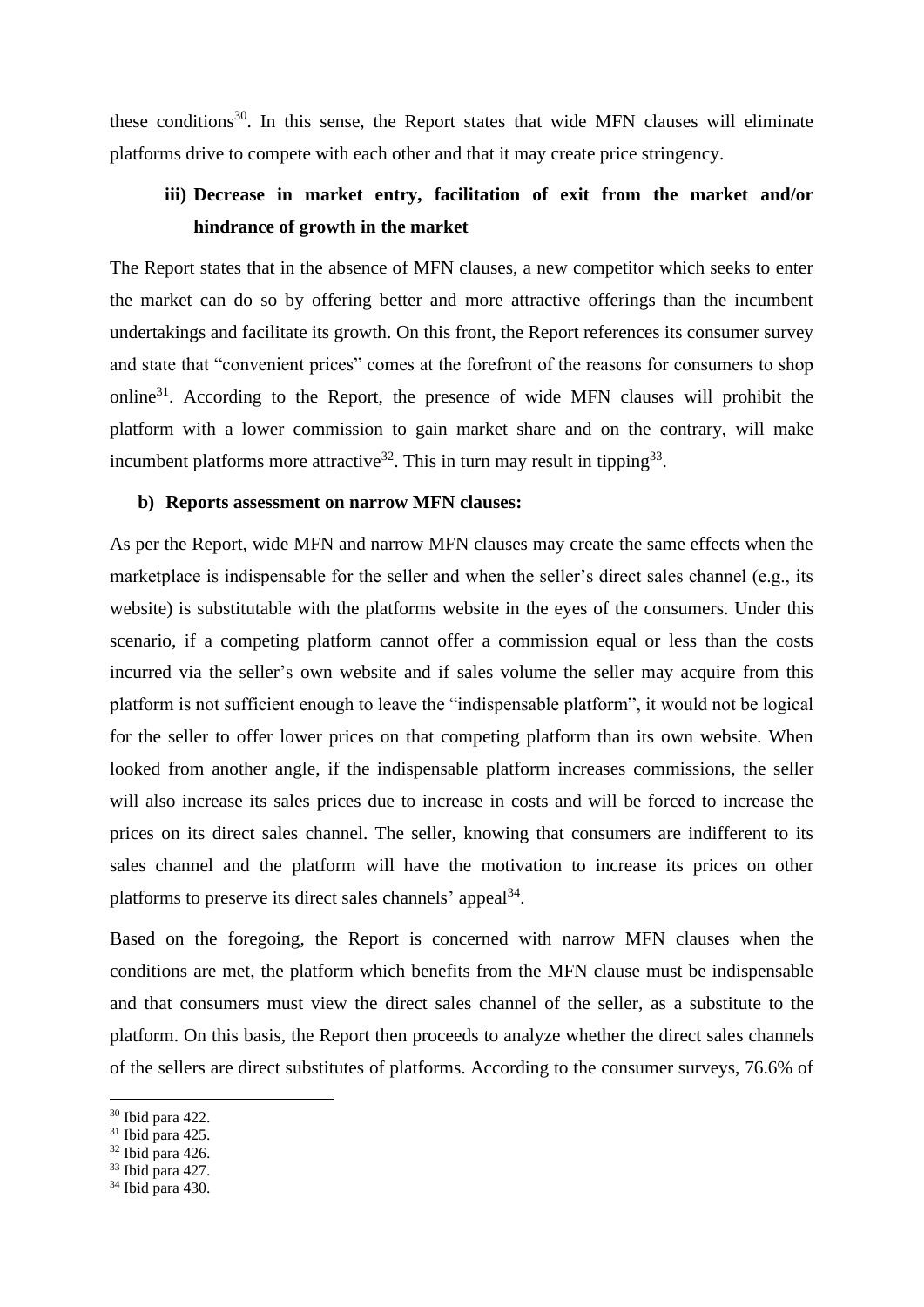the consumers that shop online do so through market places and 14.6% shops through the seller's website. Therefore, the Report states that consumer's preferences concentrate on market places<sup>35</sup>. In continuation, the Report states that a significant number of sellers do not have their own websites and concludes that seller's websites are not substitutes of market places. Since narrow MFN clauses do not involve other platforms, the Report states that sellers would still maintain the motivation to sell with lower prices on platforms that offer low commissions. Consequently, according to the Report, even if narrow MFN clauses are employed by gate-keepers, it would not be possible to concretely foresee the competitive effects and a case-by-case analysis must be conducted $36$ .

#### **III. Conclusion**

It is almost safe to say that, wide MFN clauses cannot be employed by "gate-keeper" undertakings. Indeed, according to the Report, when wide MFN clauses are employed by "gate-keepers", the efficiencies will not be big enough to counteract the negative effects<sup>37</sup>. Although a comparison can be made with the definition provided by the Digital Markets Act of the European Commission, the term "gate-keeper" is not yet defined and the Board decisions do not provide a meaningful guidance. Until such time the term is defined, it would be prudent for dominant undertakings to refrain from employing wide MFN clauses. The recent *Yemeksepeti* and *Booking.com* decisions show that, wide MFN clauses are considered to hinder the abilities of new competitors to differentiate themselves. That said, safe harbor provided (i.e., 30% market share threshold) by the Communiqué No 2002/2 still applies and undertakings that satisfy the threshold can safely employ wide MFN clauses. However, the Report calls for strengthening of the secondary legislation due to the fact that MFN clauses, exclusivity clauses and exploitative practices carry the risk of lessening and disrupting competition on the merits<sup>38</sup> and thus, this may be subject to change in the future. For nondominant undertakings (whose market shares fall outside the safe harbor), employing wide MFN clauses may not be perilous. Even though the findings in the Report do not paint a grim picture and it is obvious that the market did not yet tip in favor of any market player, the Authority signals that it may jealously guard the structure of the market. Indeed, the recent *Hepsiburada* decision may be giving signals in this direction. Thus, the Authority may block the application of wide MFN clauses even when employed by non-dominant players.

<sup>35</sup> Ibid para 431.

<sup>36</sup> Ibid para 433-434.

<sup>&</sup>lt;sup>37</sup> Ibid para 717. Under its proposed "Gate-keeper Regulation", the Report also states that gate-keepers shall not employ wide MFN clauses, para 773.

<sup>38</sup> Ibid para 766.